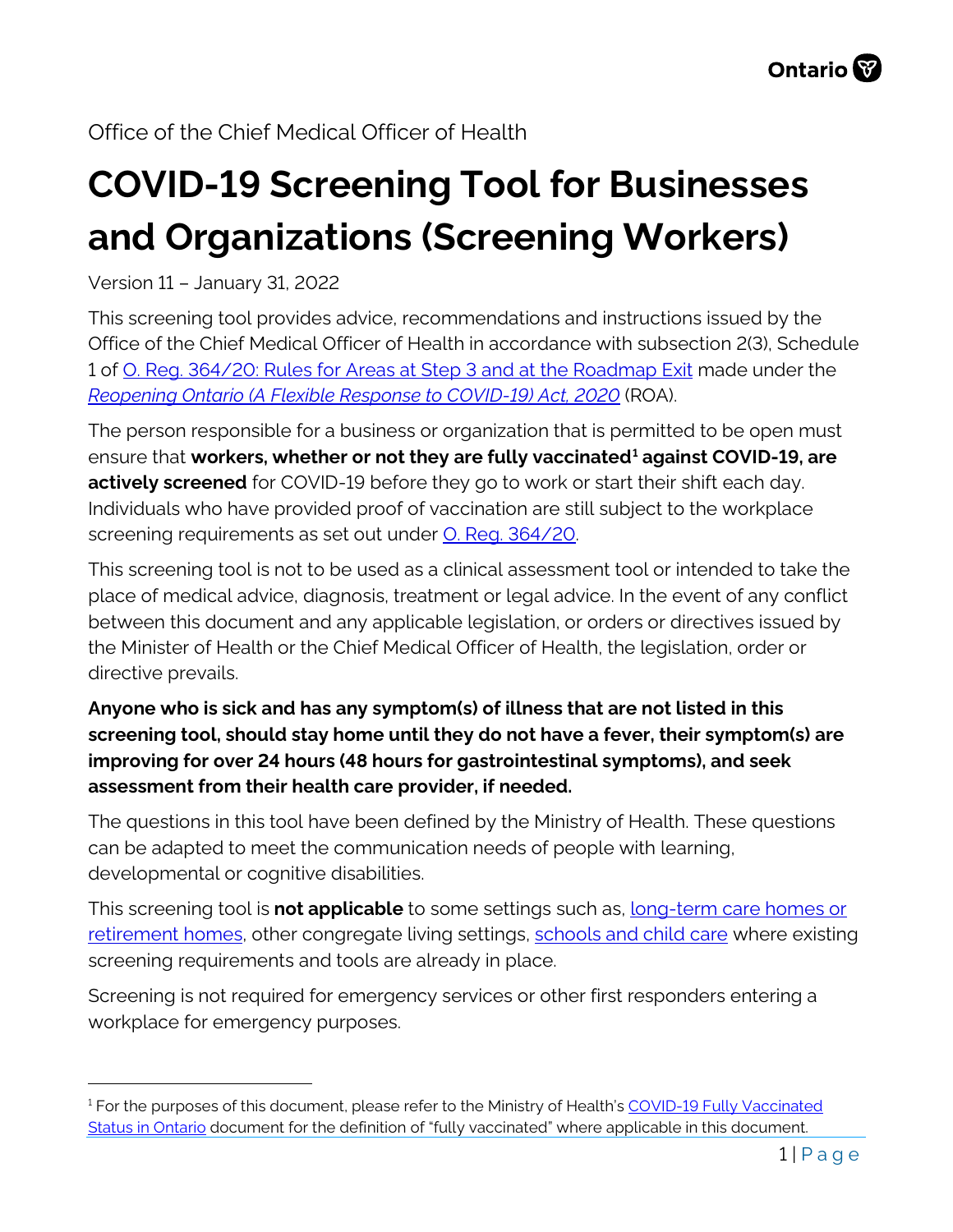Active screening must take place before the worker enters the premises of the business or organization. This screening tool can be completed either [online](https://covid-19.ontario.ca/screening/worker/) before going to work or on-site before starting the shift or workday. Screening should occur before or immediately upon arrival at the workplace at the beginning of the worker's shift or workday to minimize interactions with others. The employer must ensure that screening occurs, and the result of screening is used to determine whether the worker may enter the workplace.

A worker may only enter the workplace if they have passed the screening. Any worker who enters the workplace must continue to follow all public health and workplace control measures, including masking, maintaining physical distance and hand hygiene, where applicable.

Anyone who does not pass screening must not enter the workplace and be advised that they should self-isolate, ideally at home, and call their health care provider, visit a clinical [assessment centre,](https://covid-19.ontario.ca/assessment-centre-locations) or call Telehealth Ontario [\(1-866-797-0000\)](tel:+18667970000) to get advice or an assessment, including if you need a COVID-19 test, if eligible.

# **Required Screening Questions**

#### **1. In the last 10 days have you experienced any of the symptoms below?**

If you **are fully vaccinated** and not immune compromised **and** experienced the symptom(s) **over 5 days ago and** the symptom(s) have been improving for over 24 hours (48 hours for gastrointestinal symptoms) **and** you do not have a fever, **select "No."**

If you are **unvaccinated or immune compromised and** experienced the start of symptom(s) **over 10 days ago and** the symptom(s) have been improving for over 24 hours (48 hours for gastrointestinal symptoms) **and** you do not have a fever, **select "No".**

If you are symptomatic and tested negative for COVID-19 on a single PCR test or two rapid antigen tests (RAT) taken 24-48 hours apart **and** symptoms have been improving for over 24 hours (48 hours for gastrointestinal symptoms) **and** you do not have a fever, **select "No"**.

For symptom(s) that are new, worsening or different from an individual's baseline health, **select "Yes"**. Otherwise, symptom(s) should not be chronic or related to other known causes or conditions. The symptoms listed here are the symptoms most commonly associated with COVID-19. If you have these symptoms, you should isolate and contact your health care provider, take a [self-assessment,](https://covid-19.ontario.ca/self-assessment/) visit a [clinical assessment](https://covid-19.ontario.ca/assessment-centre-locations) centre, or call Telehealth Ontario [\(1-866-797-0000\)](tel:+18667970000) to get advice or an assessment, including if you need a COVID-19 test, if eligible.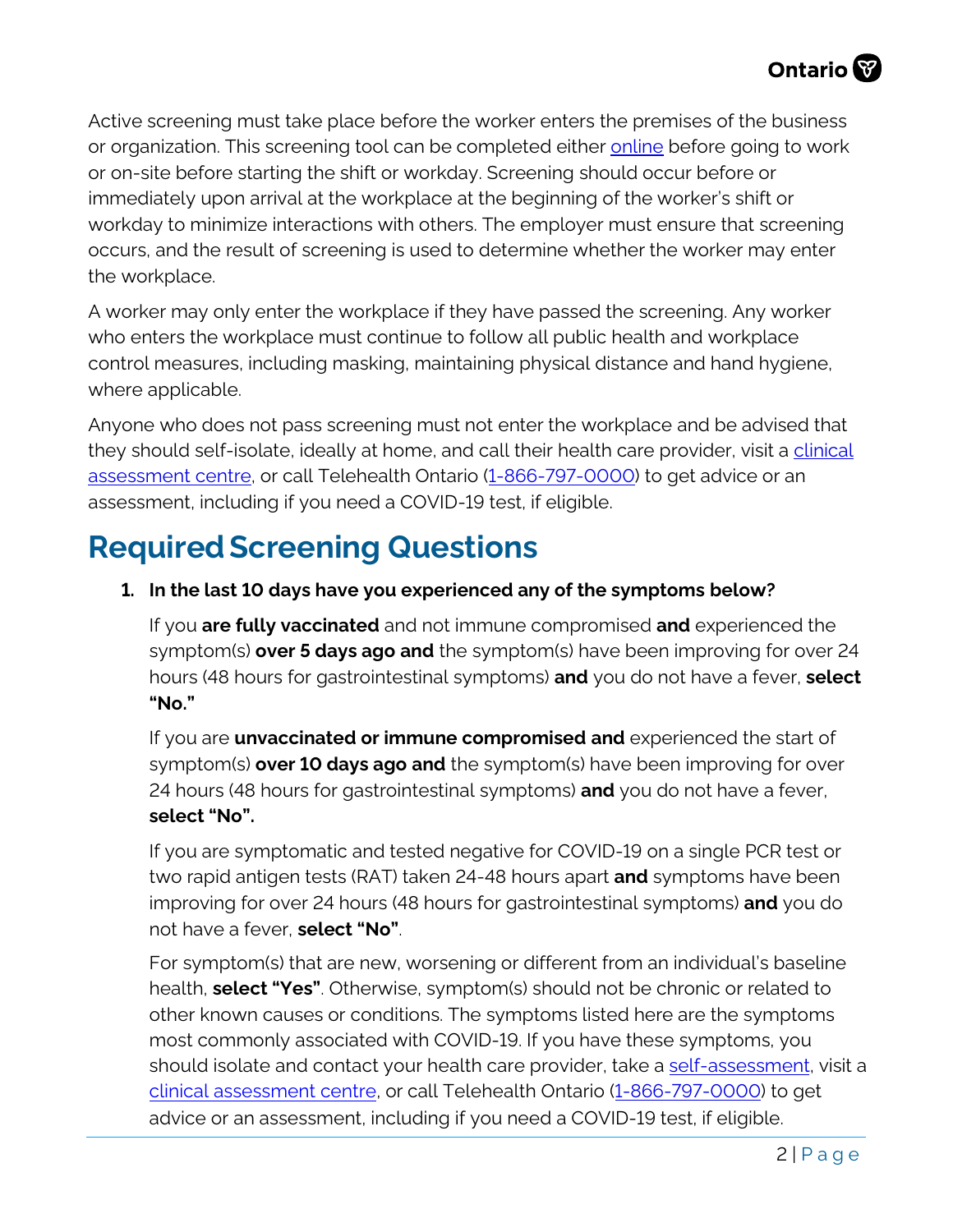

| Do you have one or<br>more of the following<br>symptoms? | <b>Yes</b><br><b>No</b>                                                                                                   |
|----------------------------------------------------------|---------------------------------------------------------------------------------------------------------------------------|
| Fever and/or chills                                      | Temperature of 37.8 degrees Celsius/100 degrees<br>Fahrenheit or higher                                                   |
| <b>Cough or barking</b><br>cough (croup)                 | Not related to asthma, post-infectious reactive airways,<br>COPD, or other known causes or conditions you already<br>have |
| <b>Shortness of breath</b>                               | Not related to asthma or other known causes or conditions<br>you already have                                             |
| Decrease or loss of<br>smell or taste                    | Not related to seasonal allergies, neurological disorders, or<br>other known causes or conditions you already have        |

#### **2. In the last 10 days have you experienced any of the symptoms below?**

If you **are fully vaccinated** and not immune compromised and experienced the symptom(s) **over 5 days ago** and, the symptom(s) have been improving for over 24 hours (48 hours for gastrointestinal symptoms) **and** you do not have a fever **select "No"**.

If you are **unvaccinated or immune compromised** and experienced the start of symptom(s) **over 10 days ago**, the symptom(s) have been improving for over 24 hours (48 hours for gastrointestinal symptoms) **and** you do not have a fever, **select "No"**.

If you are symptomatic and tested negative for COVID-19 on a single PCR test or two rapid antigen tests (RAT) taken 24-48 hours apart and your symptom(s) have been improving for over 24 hours (48 hours for gastrointestinal symptoms), and you do not have a fever, **select "No"**.

For symptom(s) that are new, worsening or different from an individual's baseline health **select "Yes"**. Otherwise, symptom(s) should not be chronic or related to other known causes or conditions.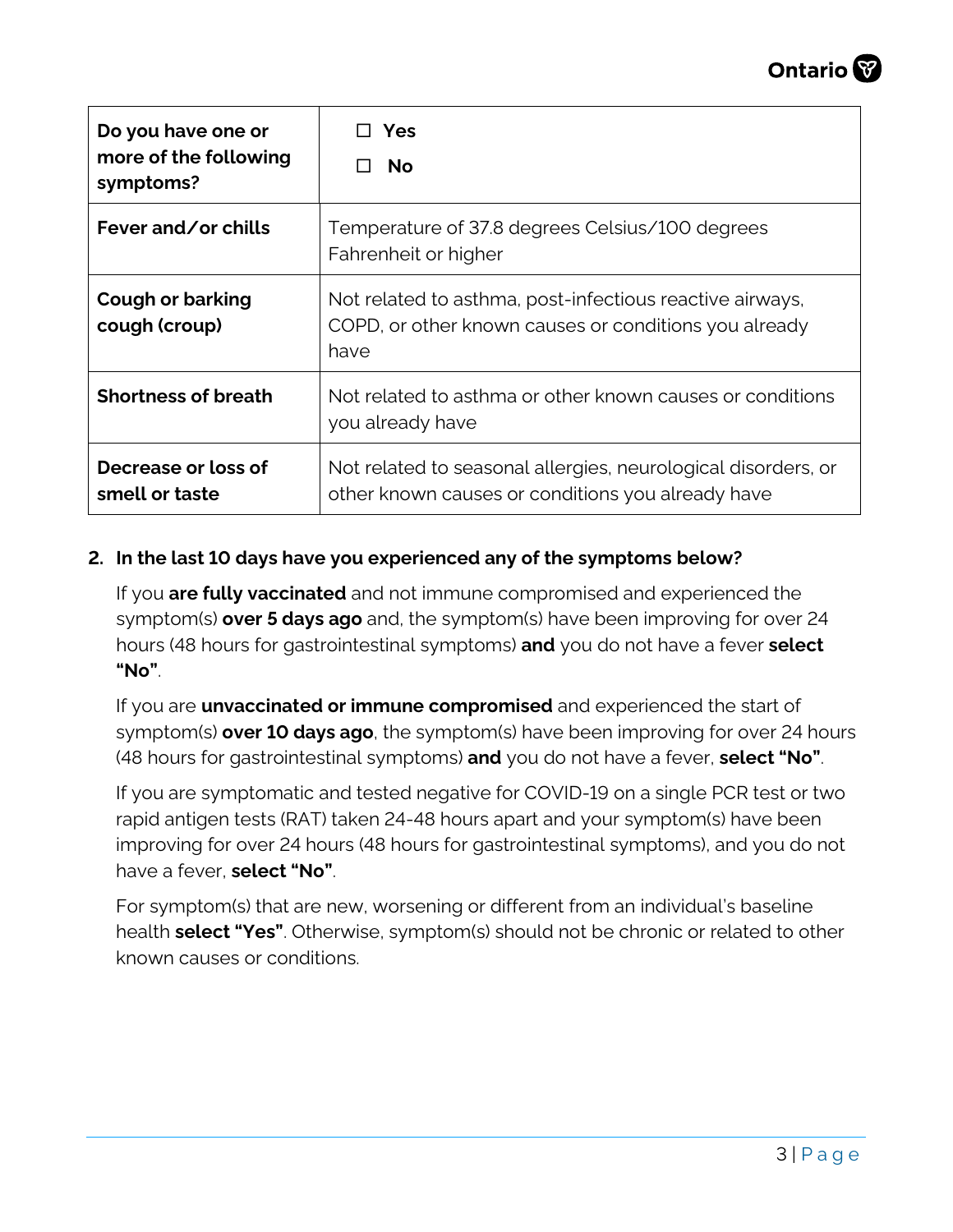

| Do you have one or<br>more of the following<br>symptoms? | Yes<br><b>No</b><br>$\mathsf{L}$                                                                                                                                                    |
|----------------------------------------------------------|-------------------------------------------------------------------------------------------------------------------------------------------------------------------------------------|
| <b>Runny or</b><br>stuffy/congested nose                 | Not related to seasonal allergies, being outside in cold<br>weather, or other known causes or conditions you already<br>have                                                        |
| <b>Sore throat</b>                                       | Painful or difficulty swallowing (not related to post-nasal<br>drip, acid reflux, or other known causes or conditions you<br>already have)                                          |
| <b>Headache</b>                                          | Unusual, long-lasting (not related to tension-type<br>headaches, chronic migraines, or other known causes or<br>conditions you already have)                                        |
|                                                          | If you received a COVID-19 and/or flu vaccination in the last<br>48 hours and are only experiencing a mild headache that only<br>began after vaccination, select "No."              |
| Muscle aches/joint<br>pain                               | Unusual, long-lasting (not related to a sudden injury,<br>fibromyalgia, or other known causes or conditions you<br>already have)                                                    |
|                                                          | If you received a COVID-19 and/or flu vaccination in the last<br>48 hours and are only experiencing mild muscle aches/joint<br>pain that only began after vaccination, select "No." |
| <b>Fatigue</b>                                           | Unusual tiredness, lack of energy (not related to depression,<br>insomnia, thyroid dysfunction, or other known causes or<br>conditions you already have)                            |
|                                                          | If you received a COVID-19 and/or flu vaccination in the last<br>48 hours and are only experiencing mild fatigue that only<br>began after vaccination, select "No."                 |
| Nausea, vomiting<br>and/or diarrhea                      | Not related to irritable bowel syndrome, anxiety, menstrual<br>cramps, or other known causes or conditions you already<br>have                                                      |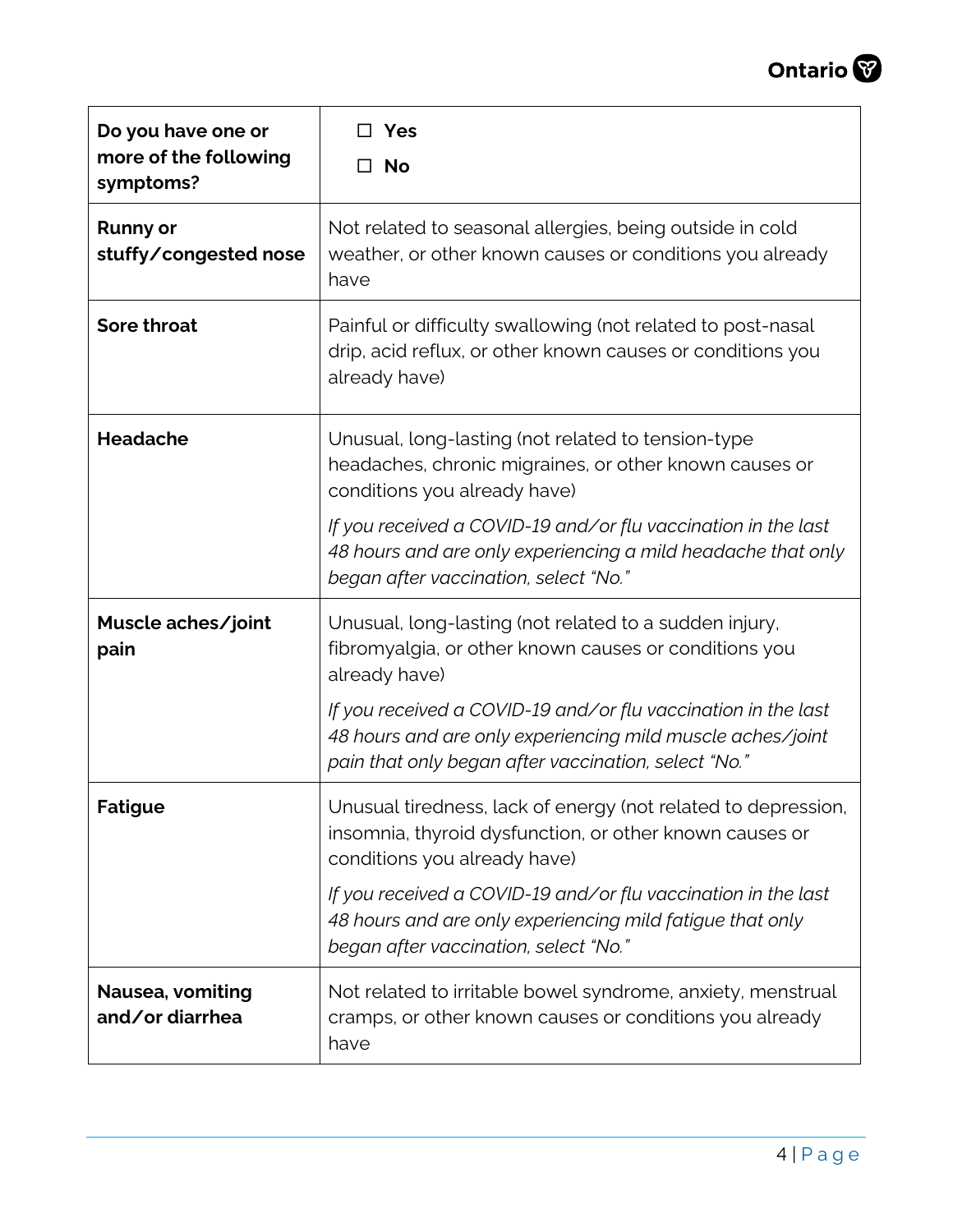#### **3. In the last 14 days, have you travelled outside of Canada AND been advised to quarantine (as per the federal quarantine requirements)?**

 $\Box$  Yes  $\Box$  No.

**4. Has a doctor, health care provider, or public health unit told you that you should currently be isolating (staying at home)?**

Staying at home/self-isolation can be because of an outbreak or contact tracing.

Yes No

#### **5. In the last 10 days, have you tested positive for COVID-19?**

If you are fully vaccinated and not immune compromised and the test was more than 5 days ago, select "No".

This includes a positive COVID-19 test result on a lab-based PCR test, rapid antigen test or a home-based self-testing kit.

 $\square$  Yes  $\square$  No

#### **6. Do any of the following apply?**

- You live with someone who is currently isolating because of a positive COVID-19 test
- You live with someone who is currently isolating because of COVID-19 symptoms
- You live with someone who is waiting for COVID-19 test results

If you tested positive for COVID-19 (on a lab-based PCR test, rapid antigen test, or home-based self-testing kit) on or after December 20, 2021 and have already completed your isolation period, select "No".

 $\Box$  Yes  $\Box$  No.

**7. In the last 10 days, have you been identified as a "close contact" of someone who currently has COVID-19 and doesn't live with you?**

If you are fully vaccinated and not immune compromised, select "No".

If you tested positive for COVID-19 (on a lab-based PCR test, rapid antigen test, or home-based self-testing kit) on or after December 20, 2021 and have already completed your isolation period, select "No".

 $\Box$  Yes  $\Box$  No

Ontario<sup>8</sup>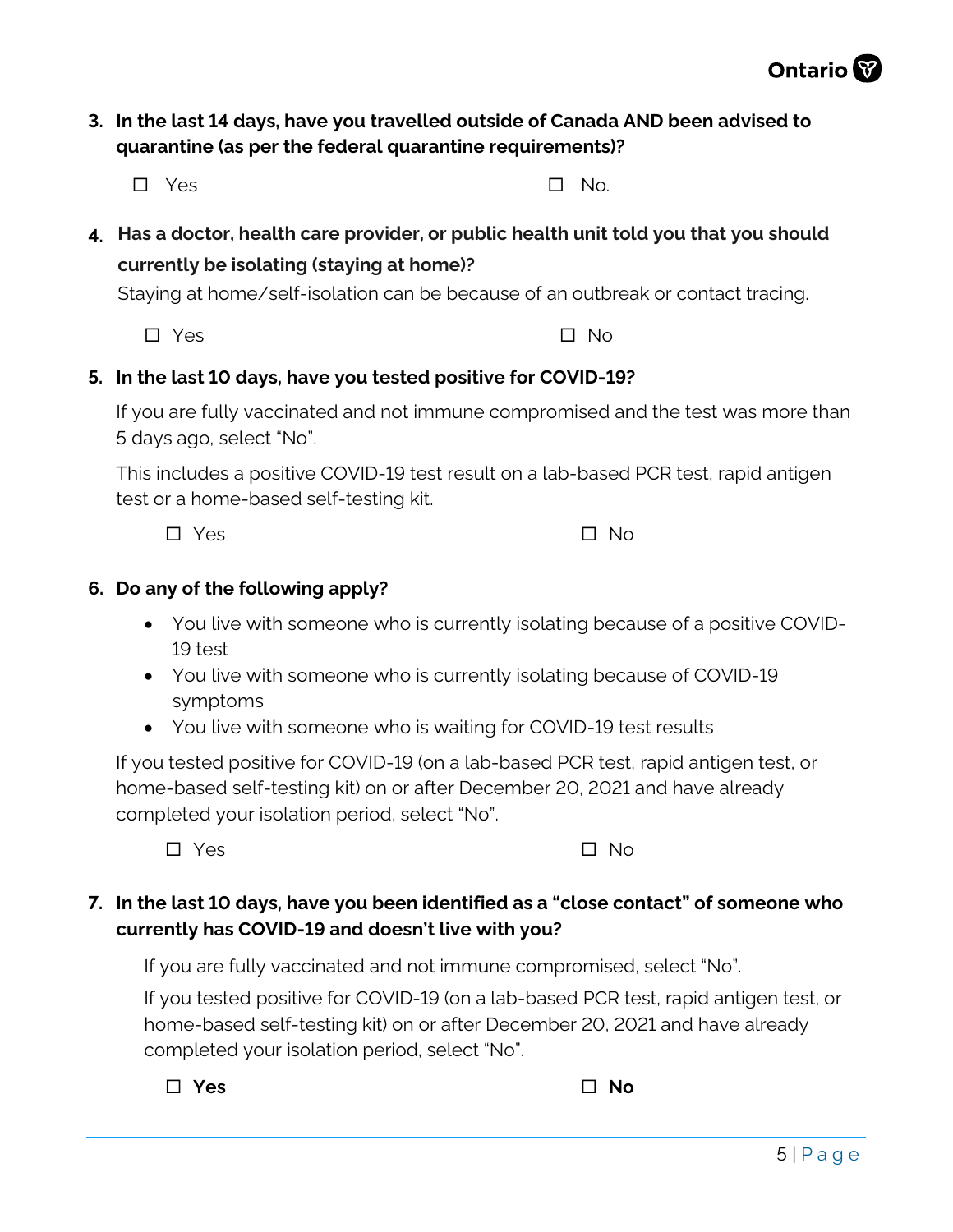## **Results of Screening Questions:**

- If the worker answered "**No" to all questions from 1 through 7**, they can enter the workplace. In the workplace, the worker must continue to follow all public health and workplace control measures, including masking, maintaining physical distance and hand hygiene, where applicable.
	- o A worker returning to the workplace after self-isolating for any reason must wear a surgical/procedure mask for 10 days (from their isolation days) at all times even if not otherwise required to do so, subject to limited exceptions[†](#page-5-0) . Their mask may only be removed to consume food or drink and they must remain at least two metres away from others when their mask has been removed.
	- o In addition to following all the workplace's regular control measures, if the worker has received a COVID-19 and/or flu vaccination in the last 48 hours and has mild fatigue, headache, muscle ache and/or joint pain that only began after immunization, and no other symptoms, the worker must wear a surgical/procedure mask for their entire shift at work even if not otherwise required to do so, subject to limited exceptions. Their mask may only be removed to consume food or drink and they must remain at least two metres away from others when their mask has been removed. If the symptoms worsen, continue past 48 hours, or if they develop other symptoms, they should leave work immediately to self-isolate.
- If the worker answered **"Yes" to any questions from 1 through 7,** they must not enter the workplace (including any outdoor or partially outdoor workplace). They should inform their employer of this result and go or stay home to self-isolate immediately and contact their health care provider, take the [self-assessment,](https://covid-19.ontario.ca/self-assessment/) visit a [clinical](https://covid-19.ontario.ca/assessment-centre-locations) [assessment centre,](https://covid-19.ontario.ca/assessment-centre-locations) or call Telehealth Ontario [\(1-866-797-0000\)](tel:+18667970000) to get advice or an assessment, including if you need a COVID-19 test, if eligible.
- If the worker answered **"Yes" to question 1** the worker must **stay home** and be informed that:
	- If the worker is **fully vaccinated** and not immune compromised, they must **selfisolate for 5 days** from when symptom(s) started **and** stay in isolation until their symptom(s) have been improving for over 24 hours (48 hours for gastrointestinal symptoms) **and** they have no fever.

<span id="page-5-0"></span><sup>&</sup>lt;sup>+</sup> See subsection 2(4), Schedule 1 of <u>O. Reg. 364/20</u> for the list of masking exemptions.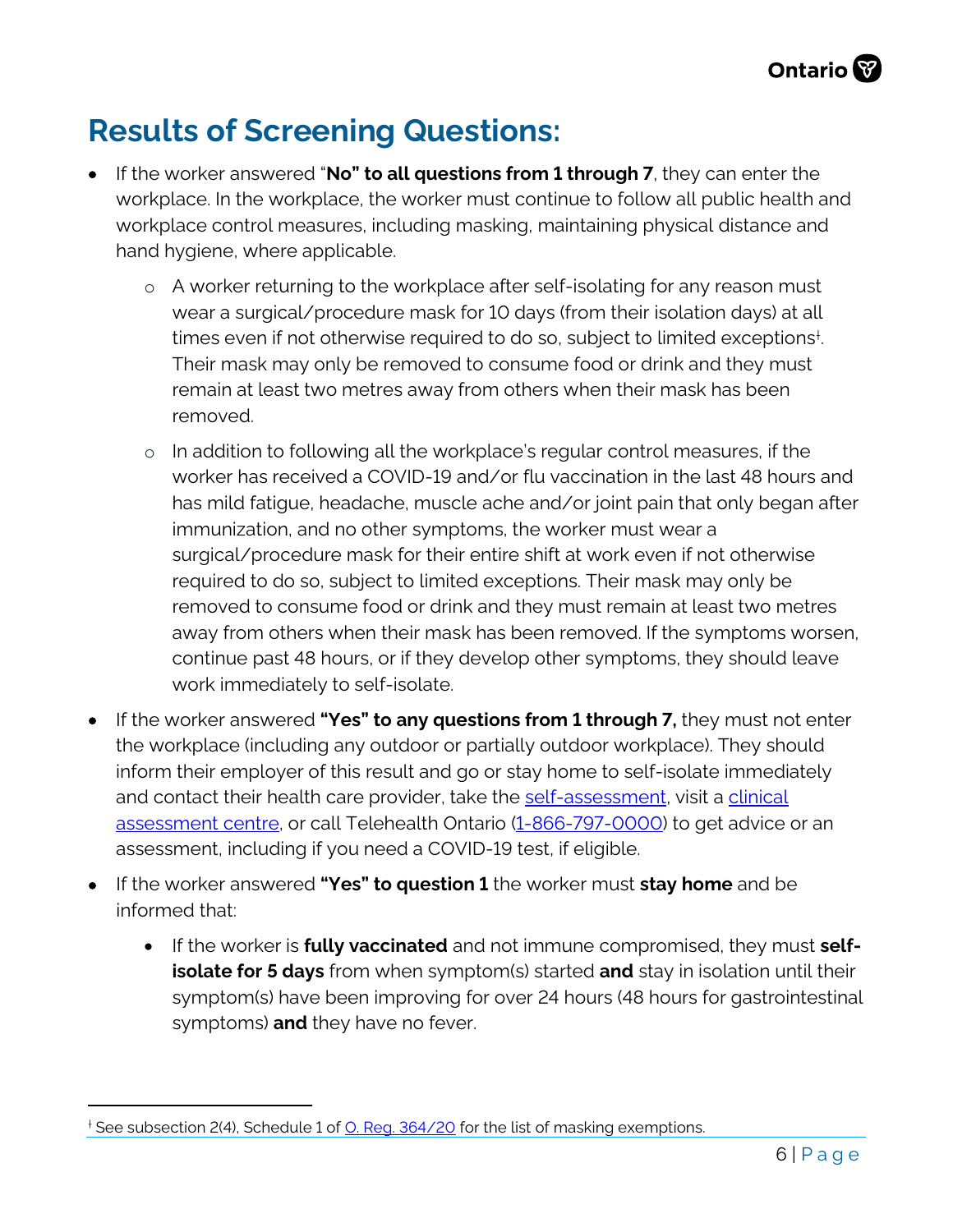

- If the worker is **not fully vaccinated or if they are immune compromised**, they must **self-isolate for 10 days** from when the symptom(s) started **and** stay in isolation until their symptom(s) have been improving for over 24 hours (48 hours for gastrointestinal symptoms) **and** they have no fever.
- If the worker answered **"Yes" to question 2** the worker must **stay home** and be informed that:
	- o If the worker **experienced only one** of the following symptoms in the last **5 days** if fully vaccinated **or 10 days** if not fully vaccinated or if immune compromised**:**
		- Runny or stuffy/congested nose
		- Sore throat
		- Headache
		- **Muscle aches/joint pain**
		- **Fatique**
		- Nausea, vomiting and/or diarrhea

The worker **must stay home** until the symptom has been improving for at least 24 hours (48 hours for nausea, vomiting and/or diarrhea) **and** they have no fever.

- o If the worker **experienced two or more** of the above listed symptoms in the last **5 days** if fully vaccinated **or 10 days** if not fully vaccinated or if immune compromised and if**:**
	- They are **fully vaccinated**, they must **self-isolate for 5 days** from when symptoms started and stay in isolation until their symptoms have been improving for over 24 hours (48 hours for nausea, vomiting and/or diarrhea), whichever is longest and they have no fever.
	- They are not fully vaccinated OR if they are immune compromised, they must **self-isolate for 10 days** from when the symptoms started and stay in isolation until their symptoms have been improving for over 24 hours (48 hours for nausea, vomiting and/or diarrhea), whichever is longest and they have no fever.
- If the worker answered **"Yes" to question 3** they must be advised to **self-isolate per federal requirements**. For further information workers should be encouraged to access the Government of Canada's [website.](https://www.canada.ca/en/public-health/services/diseases/2019-novel-coronavirus-infection/awareness-resources/unvaccinated-children-under-12-without-symptoms-travelling-fully-vaccinated-parents-guardians.html)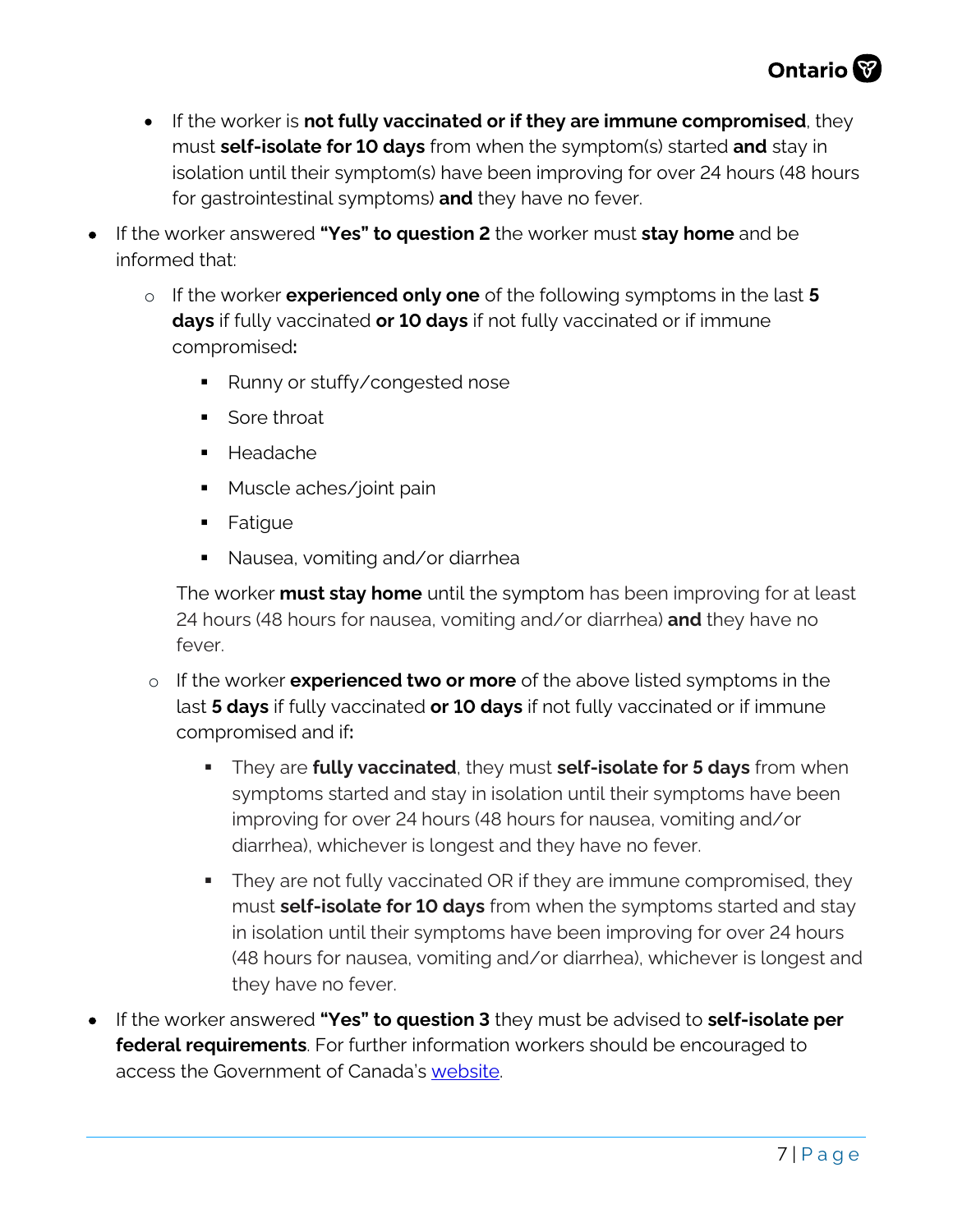

- If the worker answered **"Yes" to question 4** they should be told to go or **stay at home to self-isolate** immediately and contact their health care provider, visit a [clinical](https://covid-19.ontario.ca/assessment-centre-locations) [assessment](https://covid-19.ontario.ca/assessment-centre-locations) centre, or call Telehealth Ontario [\(1-866-797-0000\)](tel:+18667970000) to get medical advice or an assessment, including if you need a COVID-19 test, if eligible.
- If the worker answered **"Yes" to question 5 or question 6** they must be advised to self-isolate immediately. Workers can be referred to the [What to do if you've been](https://covid-19.ontario.ca/exposed#exposed) [exposed to COVID-19 | COVID-19 \(coronavirus\) in Ontario](https://covid-19.ontario.ca/exposed#exposed) website.
- If the worker answered **"Yes" to question 7**, they must be advised to **stay home for 10 days** after the last contact with the sick individual. Household members of the worker may go to school. child care or work, but must not leave the home for other, nonessential reasons.
- If any of the answers to these screening questions change during the day, the worker should inform their employer of the change and go home to self-isolate immediately and contact their health care provider, take a [self-assessment,](https://covid-19.ontario.ca/self-assessment/) visit a [clinical](https://covid-19.ontario.ca/assessment-centre-locations) [assessment centre,](https://covid-19.ontario.ca/assessment-centre-locations) or call Telehealth Ontario [\(1-866-797-0000\)](tel:+18667970000) to get advice or an assessment, including if you need a COVID-19 test, if eligible.
- Businesses and organizations must maintain a record of the date/time that workers were in the workplace and their contact information. This information may be requested by [public health](http://www.health.gov.on.ca/en/common/system/services/phu/locations.aspx) for contact tracing. These records should be maintained for a period of at least a month.
- Any record created as part of worker screening may only be disclosed as required by law.

### **Note:**

• For those workers whose work responsibilities involve traveling to multiple locations as part of their work day or shift (e.g., delivery truck drivers, take-out, grocery, prescription delivery staff, etc.), it is the responsibility of the worker's employer to conduct the screening and not that of the receiving business organization or individual. However, such screening may not exempt a worker from being screened by another organization/workplace if the worker is seeking entry into different types of premises (e.g., food deliveries to a long-term care home, etc.).